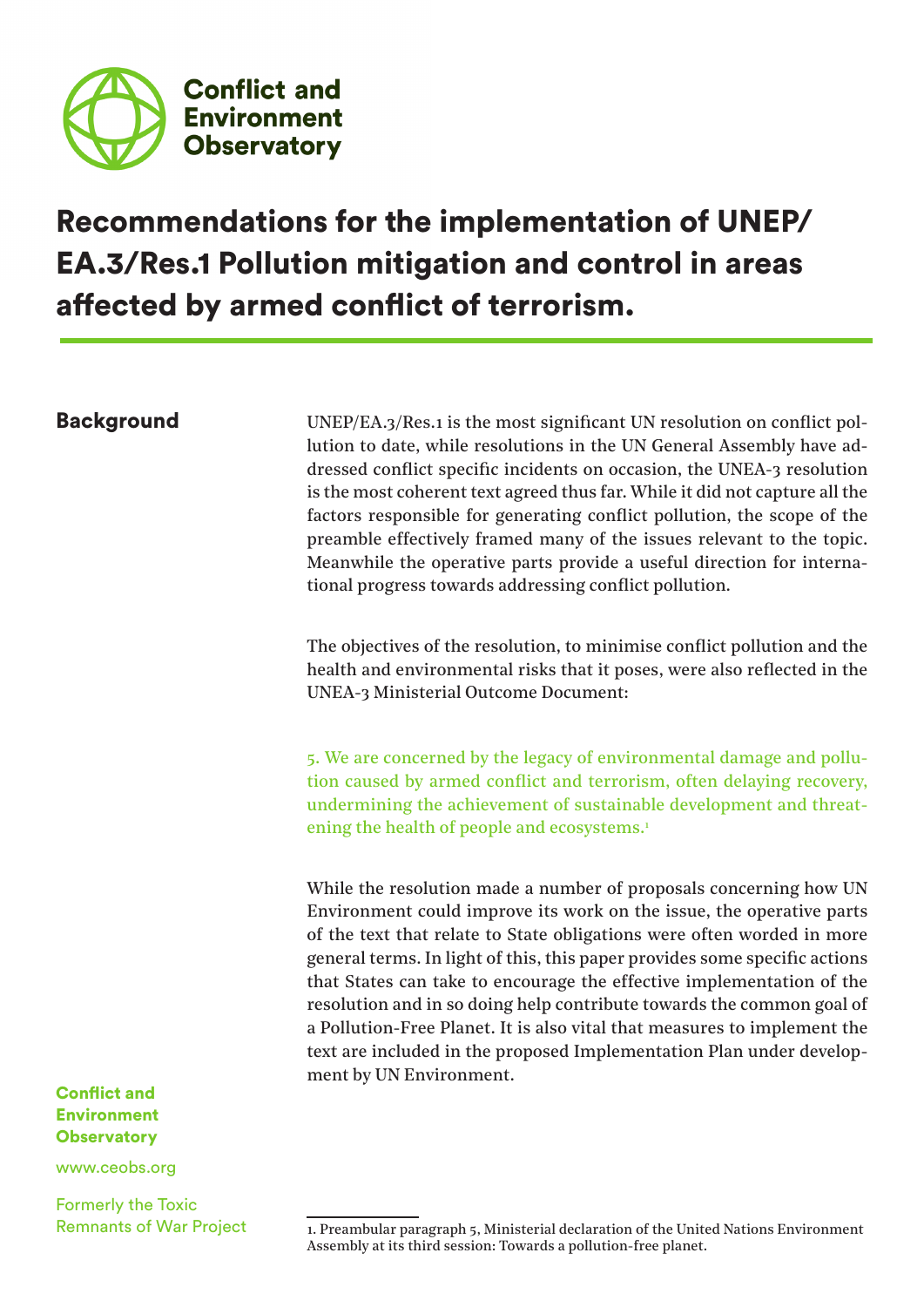OP.2 Emphasizes the need to raise greater international awareness of environmental damage and pollution resulting from armed conflict or terrorism;

#### We encourage States to:

1. Raise the issue of conflict pollution in relevant UN and international fora, such as: the UN General Assembly (in particular Sixth Committee debates on the ongoing study of the International Law Commission on the protection of the environment in relation to armed conflicts); donor conferences for conflict-affected States; and meetings under relevant Multilateral Environmental Agreements. States should also raise the issue in national statements on November 6th, the International Day for Preventing the Exploitation of the Environment in War and Armed Conflict.

2. Cooperate with civil society to improve the collection and dissemination of data on pollution linked to armed conflicts and terrorism. For states affected by conflict pollution, this should include taking steps to increase transparency and sharing for environmental data held by national authorities.

#### We encourage UN Environment:

1. To continue and increase its coverage of conflict pollution issues in its outreach work on Disasters and Conflicts.

2. To conduct a review into the findings and outcomes of its Post-conflict Environment Assessments which have dealt with conflict pollution, in order to identify best practices; the findings of the study should then form the basis of a set of guidelines to assist with national capacity building and awareness-raising.

3. To work more closely with, national authorities, international organisations, relevant civil society organisations and the private sector in the early identification of conflict pollution.

OP.3 Urges member States to take appropriate measures to minimize and control pollution in situations of armed conflict or terrorism;

OP.4 Stresses the importance of preventing the pollution of rivers and water reserves with harmful substances as a result of armed conflict or terrorism;

#### We encourage States:

To review their military practices and guidelines to identify measures that can be taken before and during conflicts to reduce the generation, and minimise the harm, from conflict pollution.

1. Before conflicts, States should ensure that emissions from training and testing facilities meet civil emissions standards. Militaries should also utilise weapons reviews under Article 36 of Additional Protocol 1 to identify the potential for new weapons to cause unacceptable environmental effects, while remaining cognisant that international humanitarian law's thresholds for harm are poorly defined and insufficiently protective of the environment.

2. During conflicts, states should review their targeting guidelines to better reflect the health and environmental risks that the accidental or deliberate damage to environmentally sensitive sites, such as indus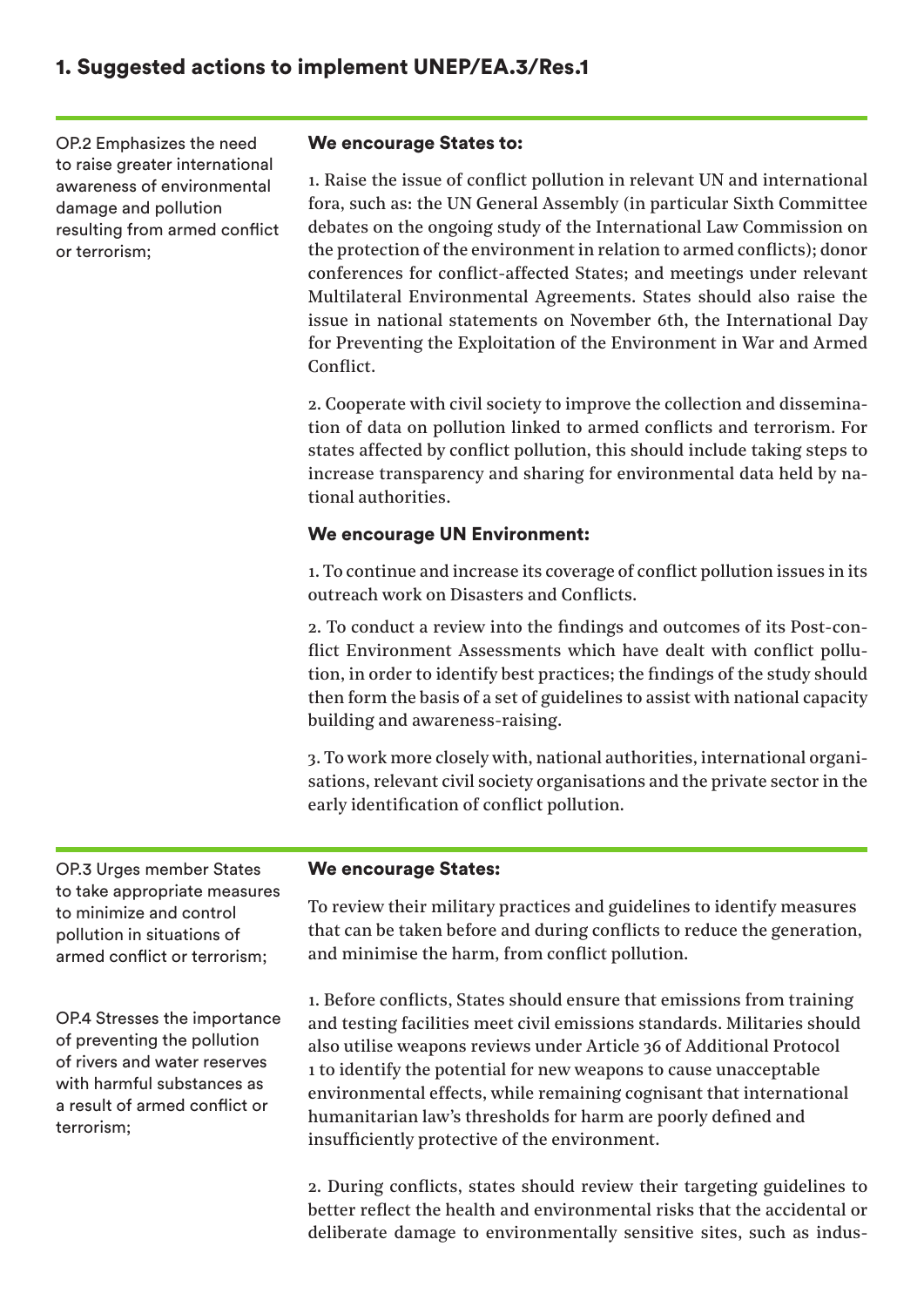trial, petrochemical or water, sanitation and energy infrastructure can pose. States should also critically review their military waste management programmes, as well as the wider footprint of their activities.

3. Militaries should do more to ensure the timely sharing of data on environmental hazards, collected by them for the purposes of forces health protection, with civil parties, including international organisations, national and local authorities, and civil society actors.

OP5. Invites all member States, as appropriate and upon the request of the affected State, to cooperate closely in preventing, minimizing and mitigating the negative impacts of armed conflict or terrorism on the environment;

### For States:

A lack of technical expertise and capacity is common to many States affected by conflict pollution. It is also the case that the consequences of environmental harm caused by conflicts do not respect national borders.

While UN Environment can provide technical assistance on an ad hoc basis, more effective cooperation between states is also important. Improving the transfer of bilateral technical and financial resources to affected States, where requested, could help complement and reinforce the work of UN Environment.

OP.6 Urges all States affected by armed conflict or terrorism to encourage all stakeholders at the national level to participate in the preparation of national plans and strategies aimed at setting the priorities for environmental assessment and remediation projects, and to ensure that the data necessary for identifying health outcomes is collected and integrated into health registries and risk education programmes;

#### For States:

This operative paragraph is fundamental to understanding, addressing and minimising the health and environmental risks of conflict pollution. We therefore urge those States affected by conflict pollution or pollution caused by terrorism, to report back to the CPR or UNEA-4 on the measures they have taken, or plan to take, to ensure a comprehensive and inclusive domestic approach to tackling the environmental and health legacy of conflict pollution.

#### For UN Environment:

The objectives in OP6 are also applicable to UN Environment. They should serve to encourage more prolonged engagement in the process of assessments, engagement that seeks to ensure that the health impacts of environmental degradation are more fully addressed than at present, and that the views and needs of affected communities are fully integrated into assistance and recovery programmes. This may entail closer collaboration with WHO and national health administrations than at present and should include the collection of gender disaggregated data on the harm caused by conflict pollution.

OP.9 Also requests the Executive Director, within available resources and in conformity with the Programme's mandate, to explore ways of improving

#### For UN Environment:

In addition to the measures outlined above, including the identification and dissemination of best practice, more effective links between environmental assessments and health monitoring, and the more meaningful inclusion of affected communities in decision-making, there is